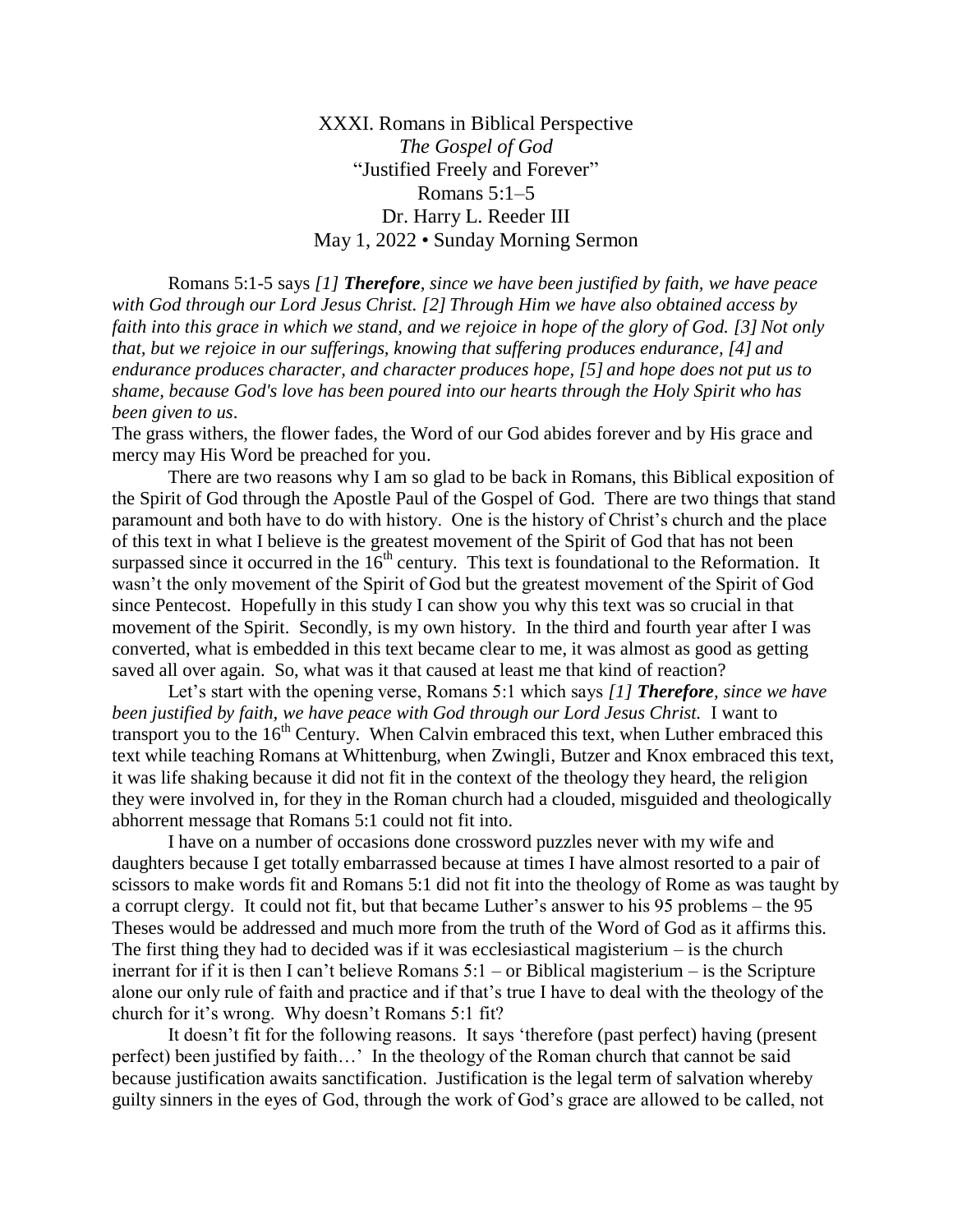forgiven, innocent. Instead of guilty condemnation, now it's innocent justification. How can that be done and God still be holy? How did you get justified in that day? First of all, you would be baptized and then the Holy Spirit would come in regeneration through the work of baptism. Then you had to proceed in your "Christian life" and you were saved and justified by faith plus works – your sanctification – which you could not know as to its efficacy until you stood in eternity and then were assigned to a place invented in the theology called purgatory whereby remaining corruption had to be purged out over years then out there somewhere you could be declared righteous and received.

In other words, it was the exact opposite of what has been taught here at Briarwood for 60 plus years from the pastors and elders which is this; your sanctification does not add to your justification. Your sanctification is the act of love, thanksgiving and worship to God for your justification. You don't live a life of obedience to Christ – uneven, imperfect, yet intentional – for grace but you live that life in grace. You don't live that life for salvation, you live that life for your Savior who has made you right before God. It is Christ and Christ alone. The works whereby you are saved are not yours, they are His. His obedience is how you are saved.

To briefly review what we have covered so far in this series the first thing the book of Romans gets to is the exposition of the Gospel of God. In Romans 1:1-16 Paul is writing to the church at Rome because at the time he cannot get to them in person and he is telling them he is unashamed and eager to preach the Gospel of God to them. Since he can't get to them in person he is writing them an exposition of the Gospel of God, the Good News and the theme verses for the book of Romans is Romans 1:16-17 which says *[16] For I am not ashamed of the gospel, for it (Gospel) is the power of God for salvation to everyone who believes, to the Jew first and also to the Greek. [17] For in it (Gospel) the righteousness of God is revealed from faith for faith, as it is written, "The righteous shall live by faith."*

Sometimes when I read the Bible I have no idea why the divisions of chapters and verse are where they are. One of the things that utterly befuddles me is why there would be a chapter division in front of the word 'therefore.' By definition, the word 'therefore' has to do with what comes before it so to understand what is about to be said you have to understand what was just said before the word therefore was used. To say 'therefore having been justified (declared innocent)' is unbelievably challenging to understand in light of the Bible. In the book of Job, Job says five times 'how can a man be just before God, given who we are?' How can a man, where everything is wrong with us, ever be right with God and that is what Job kept telling his friends. Now there is a promise that in Christ by faith we are not just forgiven and pardoned but innocent. Instead of condemnation – guilty – we are justified, innocent. Job said it and Paul defines it.

Why is it important that the Gospel be a message conveying the power of God? To be saved you need the supernatural intervention of the Almighty and it's available to everyone who believes. The Gospel is what declares us righteous before God. Then Paul sums up the first three chapters of Romans in Romans 3:23 which says *[23]for all have sinned and fall short of the glory of God*. That includes everyone. This means you are born spiritually dead. We're not sin sick – we're sin dead. We're not floundering in the ocean of sin wanting someone to throw us a life preserver but we're at the bottom of the ocean of sin with a ten-thousand-pound rock on top of us. We helpless and hopeless and there is no one in humanity born of Adam that can save us because they all have the same problem we do. Man made religion can't save us.

Paul even goes back to the Old Testament using Abraham as an example. He says circumcision can't save us for Abraham was saved by grace and the Gospel in the anticipation of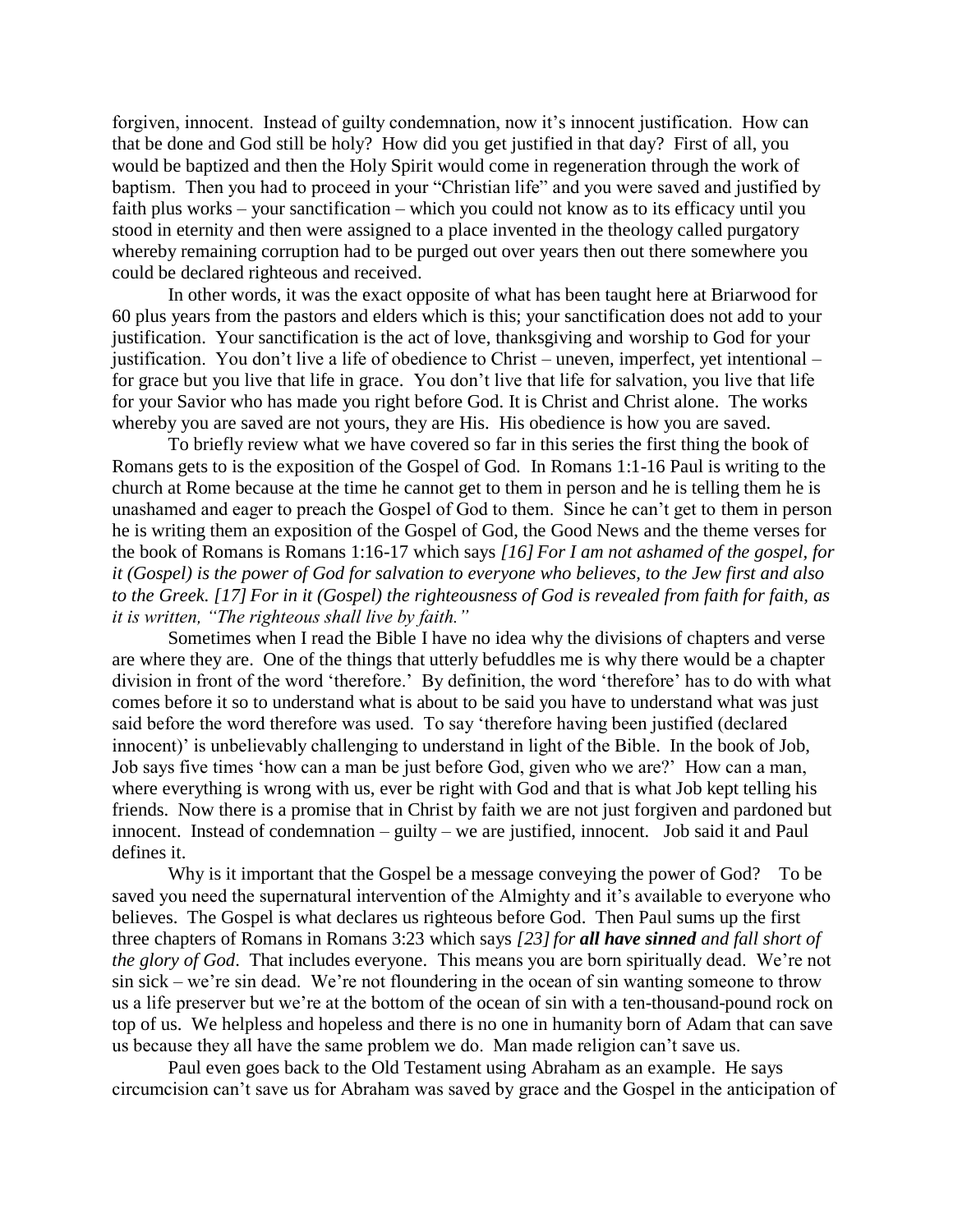Christ. Genesis 15:6 says *[6] And he (Abraham) believed the LORD, and He counted it to him as righteousness*. Abraham was saved through an Alien righteousness that was given to him and because it became his that made him acceptable before God. He didn't know the Promised One, he just knew the promises, but he believed in the promises of God by believing in God and God fulfills those promises. Who saved Abraham? Jesus, the same One that saves you. Who's righteousness clothed Abraham? Jesus, just like His righteousness clothes you. Who's power saved Abraham? The power of God, the same power that saves you and it was done by faith, not by works. Abraham was saved at Genesis 15 but wasn't circumcised until Genesis 17 and the Law wasn't going to come for another 430 years, through Moses.

The grace that saved Abraham is what came to light at the Reformation. It was grace alone through faith alone in Christ alone and the Scripture alone is our only rule of faith and practice. If the churches, counsels and clerics err which they all do, God's Word is inerrant and this is the Good News. The Good News in Romans 3 tells us we have a bad heart (helpless) and need a new one. Then it says we're hopeless because there is none who is good or righteous, no not one. There is none who seek God for they have all turned aside to their own way and our iniquity is ever before us. Our heart is so evil it turns our tongues into venomous snakes for the poison of the asp is upon on our tongue and the tongue speaks from the heart. The heart of the problem is the problem of the heart. We also have a bad record; none are righteous and heaven is only for the righteous. We have no righteousness. Hell is for the wages of sin; eternal condemnation – those who commit treason against the God of glory – of the unmixed wrath of God for all eternity. I have sin and therefore I am born with the ticket to the abyss. God says He will by no means leave the guilty unpunished (Exodus 34:7, Nahum 1:3). The soul that sins will surely die for God is holy.

Paul says 'I have Good News!' Our hope comes from the Lord and our hope is the Lord. John 3:16 says *[16] For God so loved the world, that He gave His only Son, that whoever believes in Him should not perish but have eternal life*. I believe Christians work hard; we just don't work hard to get to heaven. We work hard for the One who came from heaven to save us to bring us to heaven. My problem was met by God's Son who is my Savior and solution. He first of all, gives me a new heart so I can come to Him by faith. You didn't come by faith and you were born again, no! You were born again which is why you came by faith. Jesus said in John 6:44, *[44] No one can come to Me unless the Father who sent Me draws him. And I will raise him up on the last day*. You must be born again because until you are born again you cannot see or enter the Kingdom of God. We are dead, blind and deaf and that's why grace is so amazing. Through His amazing love and His amazing grace He gave us eyes to see, ears to hear and by faith we came to Christ.

Jesus doesn't give you a patch-up heart or a coach-up heart or a religiously therapeutic massaged heart but He gives you a new heart and you come to Christ. When you come to Christ you become justified because now you have a new record for you had a bad record because of what it contained – sin – and what it didn't contain – righteousness, but then Jesus steps forward and obeys the Father. The obedience of Christ is my hope. Because of what Jesus did on the cross II Corinthians 5:21 says *[21] For our sake He made Him to be sin who knew no sin, so that in Him we might become the righteousness of God***.** All those sacrifices in the Old Testament that couldn't save us were telling us how we were going to be saved and that is a substitutionary sacrifice – not a lamb, bull or goat – but the Lamb of God. The Gospel of God is God's righteousness.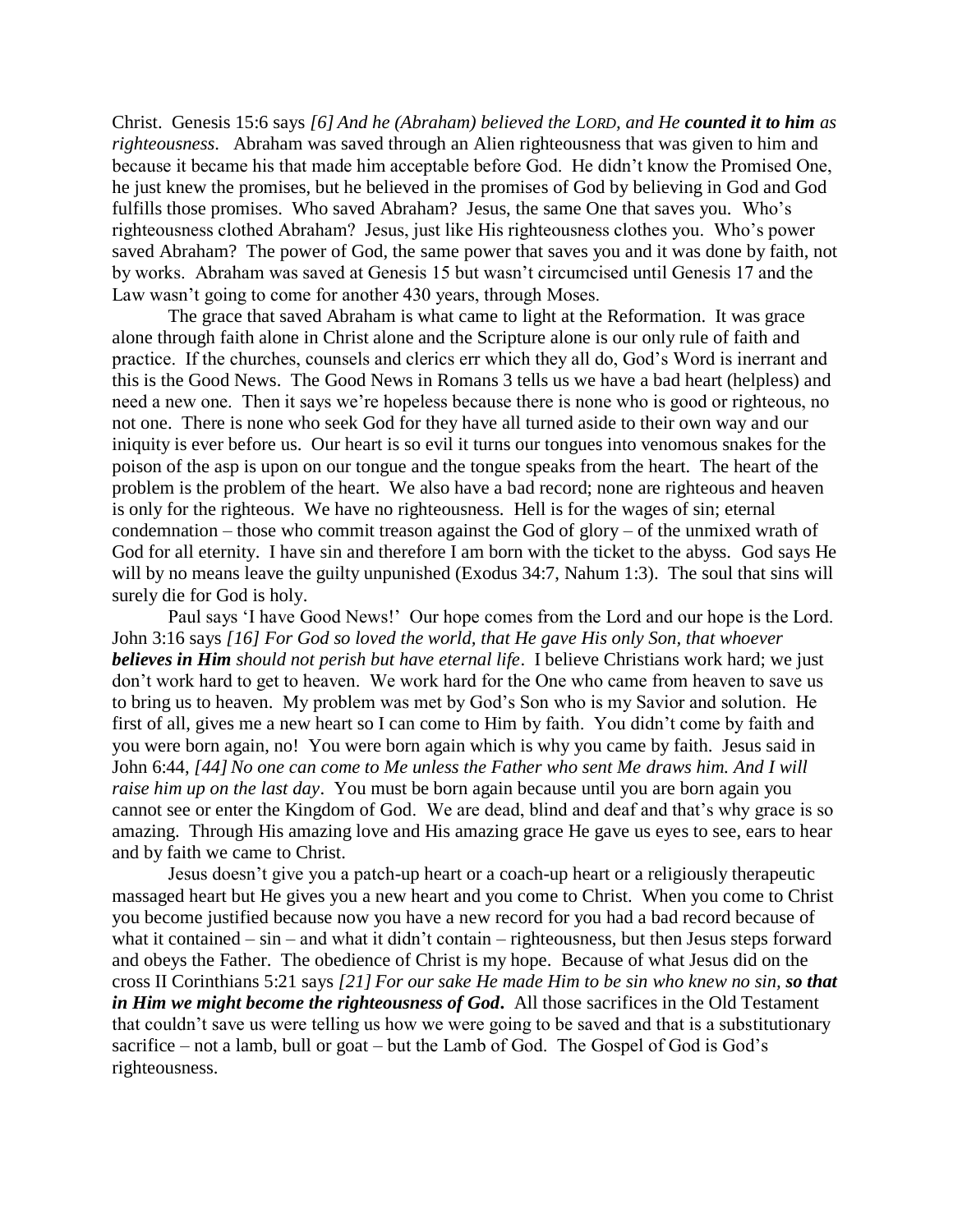God not only handles our personal spiritual problem where we get a new heart but He handles our everlasting legal problem – He takes away our crimes against Him to the fullest, by dying on the cross in our place. That is why He was sweating blood in the Garden for He knew the cup of the unmixed wrath of God, the hell that was going to be poured out upon Him to satisfy the justice of God so that all the sins of all of His people for all of eternity would be eradicated and we're forgiven, pardoned and set free from all the guilt and shame because Jesus has taken it away through the love of God in Christ.

What did Jesus do in His obedience when He took sins upon Himself? He took our sins – He became passive. The one who was actively obedient with perfect righteousness, now passively received our sins. There was six trials Jesus had to go through and He was innocent on every one of six human trials but in the court of God He became guilty because our sins were placed upon Him. The judgment of God fell on Him who bore our sins and He was paying for them. Mark 15:34 says *[34] And at the ninth hour Jesus cried with a loud voice, "Eloi, Eloi, lema sabachthani?" which means, "My God, my God, why have You forsaken Me?"* This is hell upon Him and He was forsaken because He was guilty of the imputed sins of every one of us who know Him as Lord and Savior. This is His passive obedience.

As He is doing this the blood of Christ is cleansing us and His active obedience provides for us a perfect righteousness in His life that is put to our account. We are not just forgiven, we're accepted. We're not just pardoned, we're innocent. We're not just 'not guilty' because He took guilt and shame away but we're innocent and the gates of heaven are opened because we have a perfect righteousness. We are cleansed by His blood and the gates of hell are shut. We are clothed with His righteousness and the gates of heaven are open.

Here are the five legacies blessings we get who are justified by faith in Christ. One, is we have peace with God (Romans 5:1). We have the peace of God and peace with God. We are born at enmity with Christ but in Christ we are justified, innocent and we have peace with God.

A second legacy blessing is we have obtained access by faith into this grace in which we stand (Romans 5:2). We stand before Him and we stand in Him. In this world we stand for Him. We don't have to wait once a year for someone to go into the holy of holies for we have become the holy of holies and at any point in time we can go into the throne of God for He dwells within us. He has made the way clean by His blood. We have access to Him at any time, any place and any moment.

The third legacy blessing is we rejoice in hope of the glory of God (Romans 5:2). This is why the Lord's Day worship is the greatest privilege and I hope one day will be embraced by all of God's people as the greatest priority of the saved. Glory, praise and worship to God is the very heartbeat of our life.

The fourth legacy blessing is *[3] Not only that, but we rejoice in our sufferings, knowing that suffering produces endurance [4] and endurance produces character, and character produces hope, [5] and hope does not put us to shame…* (Romans 5:3-5a). In other words, our suffering isn't punishment but it's the school bell ringing. Jesus gives a double benediction when He says in Matthew 5:11-12, *[11] "Blessed are you when others revile you and persecute you and utter all kinds of evil against you falsely on My account. [12] Rejoice and be glad, for your reward is great in heaven, for so they persecuted the prophets who were before you."* Whenever we suffer for Christ's sake in this world for the providences of God many times are hard but we end up rejoicing because we know God never promised us that all things are good but all things are working together for good. He is doing something in us, on us and through us, through the suffering that is burning out the dross in our life.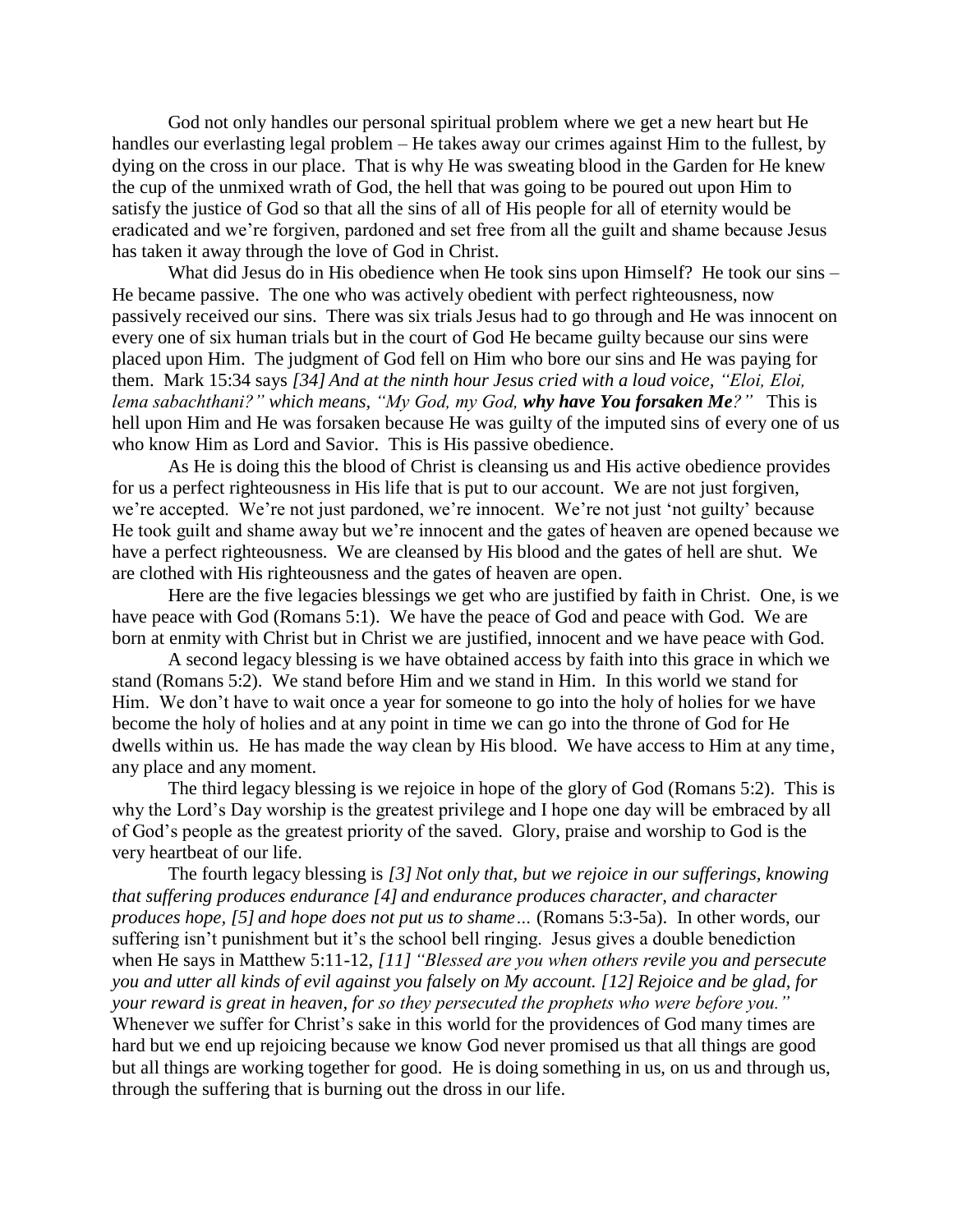I have faced the hard providences like you have and I want to be the first one to confess, if I had God's power, I would have changed it, but if I have God's wisdom and knew what God knows is coming through it, I wouldn't change a thing. He knows what He is doing in us, to us and through us so we rejoice in the sufferings because of Him who is in it working on us.

The fifth legacy blessing is you have the Spirit of God and because of that God's love has been poured out into our hearts because of the Holy Spirit (Romans 5:5). We are faultless before His throne, we stand redeemed and accepted.

Here is my takeaway. It has to do with the 'therefore' in Romans 5:1. The previous three verses say in Romans 4:23-25, *[23] But the words "it was counted to him" were not written for his sake alone, [24] but for ours also. It will be counted to us who believe in Him who raised from the dead Jesus our Lord,* [25] who was delivered up for our trespasses and raised for our *justification*. My sins are gone because they have been taken away at the cross along with my guilt and shame. I'm legally pardoned and His righteousness has been given to me from that same cross. At the cross He cancelled my sin debt and gave me His righteousness. If you have come to Christ this is why you can sing with abandonment, 'On Christ the solid rock I stand, faultless before His throne!' Christ took God's wrath for us so that God's holiness has been satisfied. From the cross Christ pours forth His righteousness upon us so that we are accepted in the beloved.

J. Gresham Machen was a man who had faithfully stood for Christ against the theological apostacy of his day and was disciplined out of the church because of it, lost his employment at Princeton Seminary even though he was the most marvelous professor after the death of B. B. Warfield who was also professor of theology at Princeton Seminary. From that came my alma matter, Westminster Seminary that was founded by Machen and a dear friend of his, Ned Stonehouse, a New Testament scholar. In the opening days of the church there were those that had left in order to be faithful to Christ, and Machen goes to visit three of these little congregations that came about out in South Dakota during the Christmas break as he traveled by train to get there.

The trains were not heated in 1937 and there in the biting cold his dear friend Ned Stonehouse pleading with him not to go and said he needed to rest. Machen said 'I must go.' His friend said 'they are small churches' and he said 'it doesn't matter.' Machen went and poured himself out as a drink offering. He did catch a cold on the way that did turn into bronchitis then pneumonia then to double pneumonia and on January 1, 1937 he was breathing his last breath.

The last thing he wrote was a telegram to his dear colleague who I wished I could have met for I have studied him a great deal for he was the professor of systematic theology at Westminster Seminary named John Murray. Machen wrote to Murray saying 'John, the active obedience of Christ for me, I am thankful, praise God – no hope without it.'

So, are you hopeless? You are if you are without it. Or are you filled with the blessed Hope? We don't have a gospel of cope with sins, for we have a Gospel of Hope who delivers us a Savior, who delivers us from our sins and imperfectly from their power in our sanctification and one day in glorification their presence. We have that because we have a Savior who went to the cross to redeem us and atone for our sins.

How do we know that what He did set us free and makes us right with God? On that cross He said this when He drank that cup to the bottom; "It is finished!" I know it satisfied God's justice because on the third day God the Father replied 'Amen' and He raised Him. He lives and all in Him live – right with God and God right within them.